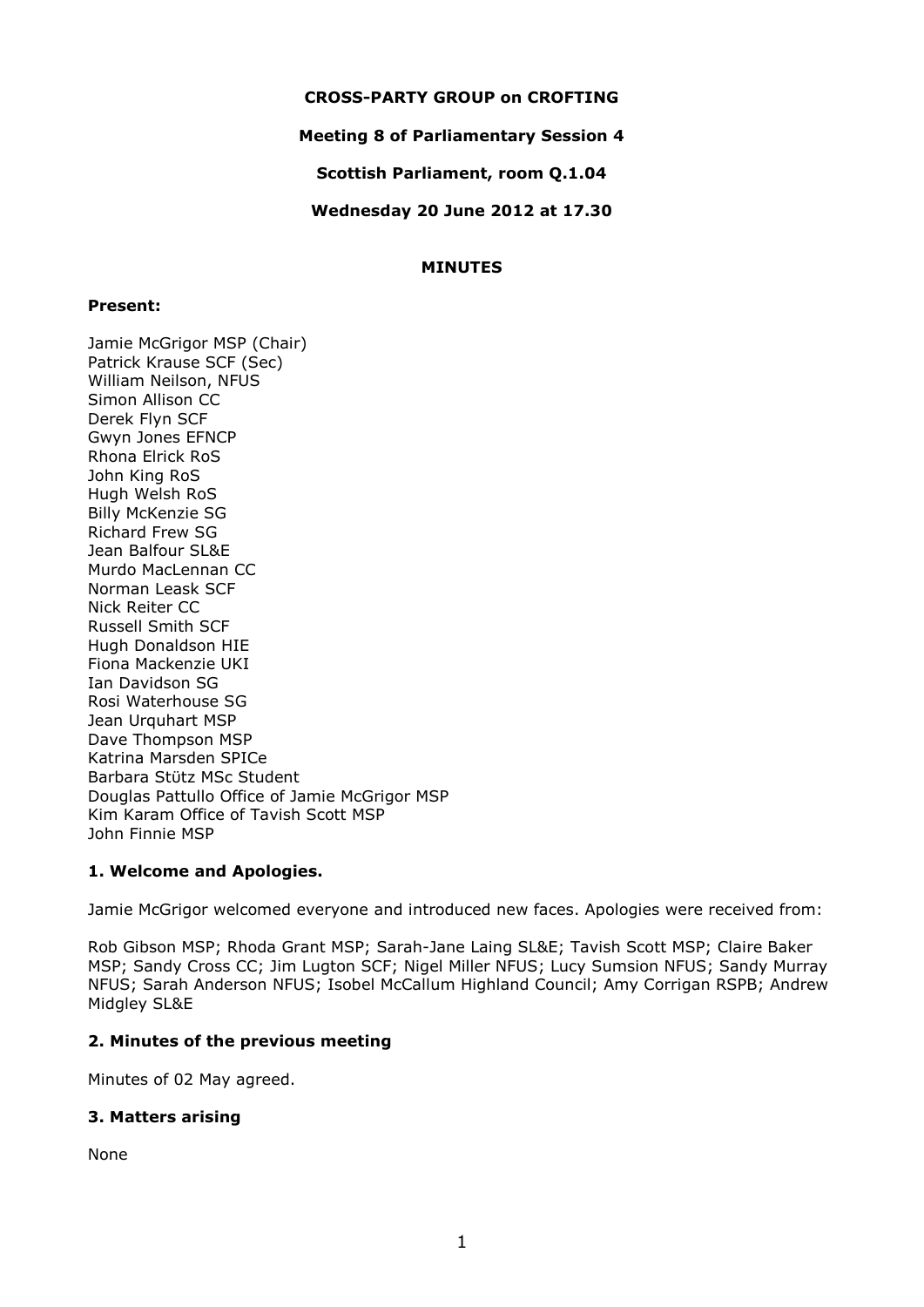# **4. Mapping the Common Grazings**

Simon Allison, Crofting Commission, gave a presentation on the mapping of the common grazings being undertaken by the commission.

#### *Discussion*

It was felt that there should be more publicity on what the CC are doing regarding mapping the grazings. However, there is a lot of interest in being shown by grazings who want to be involved.

There is a lot of onus on crofters to provide information yet it is becoming apparent that they do not have it – in some cases grazings committees / shareholders do not know who their neighbouring common grazings belongs to yet alone who has shares in it. The emphasis is on the shareholders to provide the information, the lines on maps.

The mapping is starting with the IACS map and the boundaries are then amended to show the real boundaries (not just areas claimed on). It is somewhere to start and information gathered can be fed back to SGRPID for the IACS (or FIS).

Would the information registered overrule an estate's title deed? If there was a challenge it would be up to the SLC to direct on it. In practice both are 'right'. The registration with RoS is the legal boundaries of the common grazings, showing land in crofting tenure. There will be other registers of land, e.g. the estate title deeds which denote ownership.

### **5. Direct Payments and the Common Grazings**

Gwyn Jones, European Forum for Nature Conservation and Pastoralism, gave a presentation on how CAP support to common grazings could be reduced under the proposed reforms. A summary has been circulated.

### *Discussion:*

Agricultural entitlements cannot be claimed by new entrants anyway, but common grazings are a unique situation – they offer public goods on huge areas yet are short-changed. Policy makers, regulators, representatives: what are they doing about it?

A good test for rural policy in Scotland would be "does it work on common grazings"?

Why should someone who hasn't the right get paid? (in reference to someone claiming for more than their souming because the other grazing shares are under-used). Because payment should be on grazed land, on a managed landscape. If this happened it could be a good incentive to re-invigorate grazing, grazings committees and stock clubs.

Scotland is behind most of the rest of Europe on payments from the CAP (UK is also but less so). The UK needs to get a higher European share and give Scotland a higher UK share.

What allies do we have? Ireland.

The regulations are not really the problem, the use of them is. Scotland needs a working group to feed in information to discussions and policy formation on the future CAP.

### *Action: form a working group on common grazings. Send a summary of the issue to David Barnes and ask for it to be distributed to the Future CAP stakeholder group.*